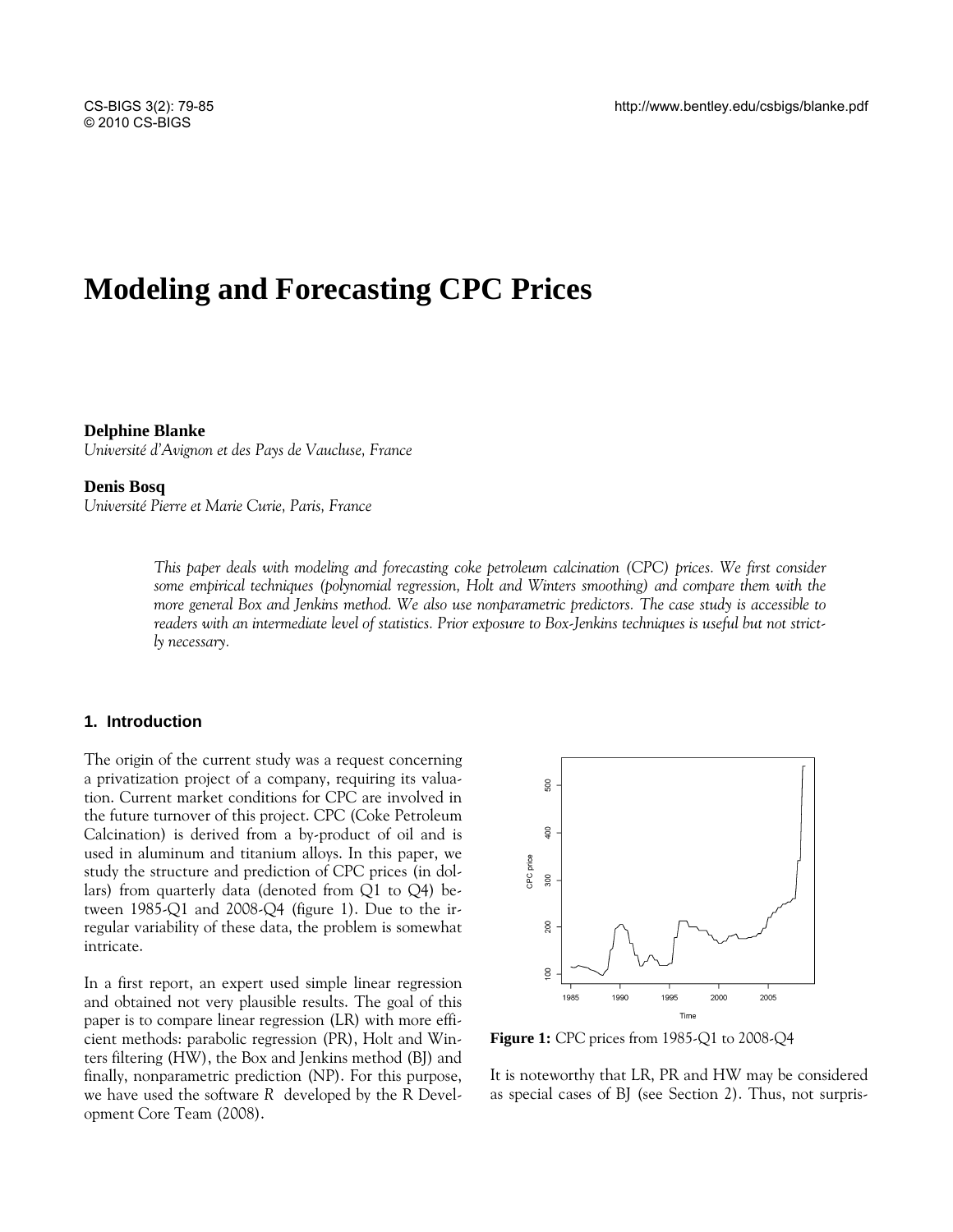ingly, BJ appears as more efficient than the former techniques.

The non-homogeneity of the data led us to divide them into three parts: 1985-Q1 to 1995-Q4 where a seasonal component appears, 1996-Q1 to 2007-Q4 where the trend is parabolic and 2008 data that can be considered as outliers (possibly due to the economic crisis). In this paper, our aim is to construct forecasts, especially for 2009, not taking into account the 2008 exotic data (since they are not representative of typical conditions upon which to build an evaluation of the company).

The next section deals with polynomial regression and HW. We specify the link of these methods with BJ and explain why LR and PR are not suitable for CPC study. The third part is devoted to BJ. We obtain two different models: one for 1985-Q1 to 1995-Q4, another one for 1996-Q1 to 2007-Q4. Finally, the NP method is considered in Section 4.

## **2. Empirical Methods**

The **linear regression** (LR) model has the form:

 $X_t = a_0 + a_1 t + \varepsilon_t, \quad t \in Z$ 

where  $(X_t)$  is the observed process,  $\alpha_0$  and  $\alpha_1$  are real coefficients and  $(\varepsilon_t)$  is a white noise:

$$
E\varepsilon_t^2 = \sigma^2 > 0, E\varepsilon_t = 0,
$$
  
 
$$
E(\varepsilon_s \varepsilon_t) = 0 \; ; \; s, t \in \mathbb{Z}, s \neq t.
$$

We first show that, in some sense, the LR model is a special ARIMA (Auto Regressive Integrated Moving Average) process (ARIMA theory appears in Brockwell and Davis (1991) among other references). Set

then

 $Y_t = \varepsilon_t - \varepsilon_{t-1}, \quad t \in \mathbb{Z}$  (2) and  $(Y_t)$  is a MA(1), hence  $(X_t)$  is a non-centered ARI- $MA(0,1,1)$ .

 $Y_t = X_t - X_{t-1} - a_1, \quad t \in \mathbb{Z}$  (1)

In addition, despite the fact that the polynomial of degree one which appears in (2) has a unit root,  $(\varepsilon_t)$  is the innovation process of  $(Y_t)$ . In order to prove that assertion, we first note that (2) implies

$$
\varepsilon_t = Y_t + \dots + Y_{t-j} + \varepsilon_{t-j-1}, \quad j \ge 0.
$$
 (3)

Then, using (3) for  $j = 0, \dots, k-1$ , one obtains

$$
\varepsilon_{t} = \sum_{j=0}^{k-1} (1 - \frac{j}{k}) Y_{t-j} + \frac{1}{k} \sum_{j=0}^{k-1} \varepsilon_{t-j-1}
$$

and since, for *t* fixed,

$$
E\left(\frac{1}{k}\sum_{j=0}^{k-1} \varepsilon_{t-j-1}\right)^2 = \frac{\sigma^2}{k} \xrightarrow{k \to \infty} 0,
$$

it follows that

$$
\sum_{j=0}^{k-1} (1 - \frac{j}{k}) Y_{t-j} \xrightarrow{k \to \infty} \varepsilon_t
$$

where  $\frac{L^2}{2}$  stands for convergence in mean square. Consequently,  $\varepsilon_t \in M_t$ , the closed linear space generated by  $Y_s$ ,  $s \le t$ . Noting that  $\varepsilon_t$  is orthogonal to  $M_{t-1}$ , we conclude that  $(\varepsilon_t)$  is the innovation of  $(Y_t)$  and that  $-\varepsilon_{t-1}$  is the orthogonal projection of  $Y_t$  on  $M_{t-1}$ , that is the best linear predictor of *Y*, given *Y*<sub>c</sub>,  $s \le t-1$ .

Now the LR is not convenient for data with irregular variations like CPC since it only computes a trend, assuming that this trend is linear, and does not take into account the correlation between the  $X_t$ 's. This limitation appears

in Figure 2 and 3 where the "explained variances"  $R^{\,2}$  are respectively 7% and 28% !

The **parabolic regression** (PR) model is written as

$$
X_t = a_0 + a_1 t + a_2 t^2 + \varepsilon_t, \quad t \in \mathbb{Z}.
$$
 (4)

In order to give an ARIMA interpretation of PR, we differentiate to obtain

 $X_t - X_{t-1} = a_2 (2t - 1) + a_1 + \varepsilon_t - \varepsilon_{t-1}$ 

a second differentiation leads to the relation  $X_{t} - 2X_{t-1} + X_{t-2} = 2a_{2} + \varepsilon_{t} - 2\varepsilon_{t-1} + \varepsilon_{t-2}.$ 

If we put

$$
Y_t = X_t - 2X_{t-1} + X_{t-2} - 2a_2
$$

it follows that  $(Y_t)$  is a MA(2) and  $(X_t)$  becomes a noncentered ARIMA(0,2,2).

Again the polynomial associated with  $(Y_t)$  has a (double) unit root and  $(\varepsilon_t)$  is the innovation of  $(Y_t)$ . In order to prove that claim, we set

$$
E_t = \varepsilon_t - \varepsilon_{t-1}, \quad t \in \mathbb{Z}
$$
  
then we have  

$$
Y_t = E_t - E_{t-1}
$$

and, using a similar method as above, we obtain the relation  $E_t \in M_t$ , and

$$
\varepsilon_{t} = \sum_{j=0}^{k-1} (1 - \frac{j}{k}) E_{t-j} + \frac{1}{k} \sum_{j=0}^{k-1} \varepsilon_{t-j-1}.
$$

Letting *k* tending to infinity gives  $\varepsilon_t \in M_t$  and  $\varepsilon_t \perp M_{t-1}$ , the proof is therefore complete.

PR suffers for the same limitation as LR but fits CCP prices from 1996 to 2007 better with a  $R^2$  of 93% (Figure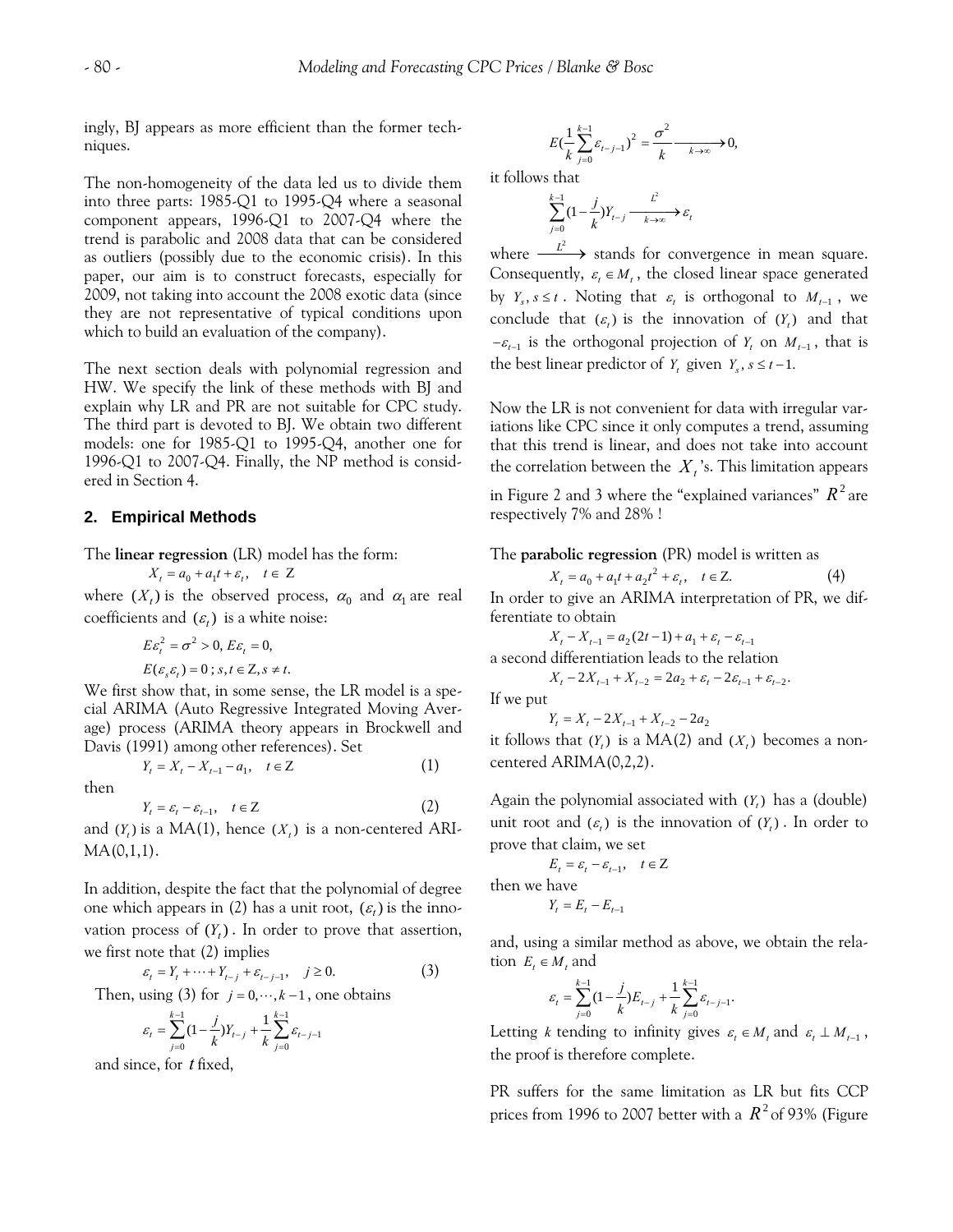3). Note however that the  $R^2$  is not a completely satisfactory criterion of efficiency, we refer to Mélard (1990) for a comprehensive discussio n.

The **Holt and Winters** method is more sophisticated because it also takes into account a possible seasonality of the data. For an additive seasonal model with period length *p* and if  $\hat{X}_T(H)$  denotes the prediction of  $X_{T+H}$ given the data  $X_1,... X_T$ , one has the additive Holt-Winters forecast:

 $\hat{X}_T(H) = a_T + Hb_T + S_{T+1+(H-1) \text{ mod } p}$ where  $a_T$ ,  $b_T$  and  $S_T$  are recursively given by  $a_T = \alpha \left( X_T - S_{T-p} \right) + \left( 1 - \alpha \right) \left( a_{T-1} + b_{T-1} \right)$  $b_T = \beta(a_T - a_{T-1}) + (1 - \beta)b_{T-1}$  $S_T = \gamma (X_T - a_T) + (1 - \gamma) S_{T-p}$ 

and where the smoothing parameters  $\alpha$  ,  $\beta$  and  $\gamma$  are taken in [0,1]. Their optimal values are dete rmined by minimizing the squared one-step prediction error. The functions *a* , *b* and *S* are initialized by performing a simple decomposition in trend and seasonal component and using moving averages on the first periods. This method is optimal for a SARIMA $(0,2,2)(0,1,1)^P$  model (here the triplet (0,2,2) refers to the AR, differencing and MA orders for the series, the triplet  $(0,1,1)$  to the same orders for the seasonal components and *P* to the length of the seasonal period, see, for example, Bosq and Lecoutre, 1992). The results obtained by this method are quite satisfactory for both periods (see Figure 2 and 3).

## **3. The BJ Method**

We have seen that the previous techniques are associated with various SARIMA models. Then it is natural to use the BJ method for modeling and forecasting our data.

For the period 1985-1995 we obtain a SARIMA (2,0,2)  $(1,0,1)^4$ : the seasonality period is one year (four quarters) and there is no trend (see Figure 2). However, the forecasts for 1997 and 1998 are not completely satisfactory, indicating a probable change of model. For 1996-2007 the new model is ARIMA (2,2,1) (see Figure 3). Thus, the seasonality has disappeared and the trend is parabolic  $(I=2)$ .

The forecasts and the prediction intervals (at confidence level 0.95) are presented in Figure 4. Recall that our main interest is to predict 2009 postulating a return to a quieter situation. Results obtained by LR are not included in these prediction intervals but PR appears as an upper limit of them. In addition, we note that the model remains the same by considering only the data from 1996-



**Figure 2:** CPC predictions built with data of 1985-Q1 to 1995-Q4

*Legend:* 

 *and crosses:* observed CPC prices (1985-I to 1995-IV) *Black line rcles:* observed CPC prices (1996-Q1 to 1997-Q4) *Black ci* Dotted: predictions by BJ, HW, PR and LR from 1996-Q1 to *Red:* modelized values by BJ *Blue:* modelized values by HW *Green:* modelized values by PR *Cyan:* modelized values by LR 1997-Q4



**Figure 3:** CPC predictions built with data of 1996-Q1 to 2007-Q4

Legend:

 *and crosses:* observed CPC prices (1996-Q1 to 2007- *Black line* Q4)

*Black circles:* observed CPC prices (2008-Q1 to 2008-Q2)

*Red (resp. blue, green and cyan):* modelized values by BJ (resp by HW, by PR and LR)

*Dotted:* predictions by BJ, HW, PR and LR for 2008-Q1 and 2008-Q2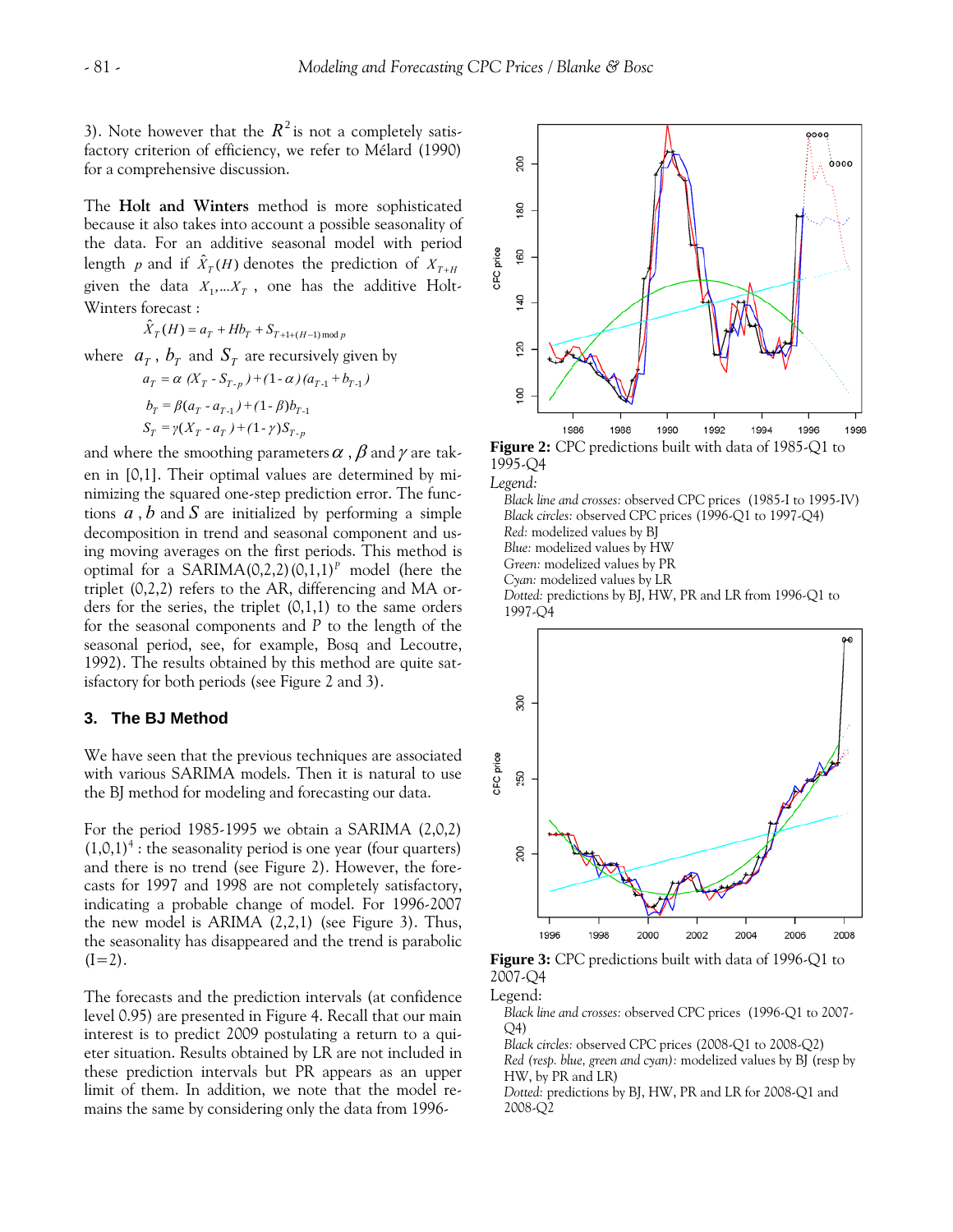#### Forecasts from ARIMA(2.2.1)



**Figure 4:** Prediction intervals for CPC by BJ method Legend:

*sses:* 2008-Q1 and 2008-Q2 observed CPC prices *Black cro* Dotted: predictions by PR and LR for 2008-Q1 to 2009-Q4 y BJ for 2008-Q1 to 2009-Q4 *Yellow zone :* prediction interval b *Black line:* observed CPC prices (1996-Q1 to 2007-Q4) *In red:* modelized values by BJ *In green:* modelized values by PR *In cyan:* modelized values by LR at confidence level 0.95

Q1 to 2006-Q4 leading to sharp forecasts of the observed y ear 2007. On the contrary, if one adds the two first data points of 2008, the model becomes an ARIMA (1,2,0) but with a lesser fit.

#### **4. The Nonparametric Method**

The BJ method postulates that the underlying model is of SARIMA type. That assumption being somewhat arbitrary it is often convenient to employ a nonparametric method (avoiding the estimation of a possibly important number of parameters). This method is, in some sense, "objective" since the underlying model only appears through regularity conditions.

If *Y* is a stationary and Markovian process observed at instants  $1, \ldots, n$ , the nonparametric predictor of *Y<sub>n+H</sub>* (where *H* ≥ 1 represents the horizon) takes the form:

$$
\hat{Y}_{n+H} = \hat{r}_{n-H}(Y_n)
$$

where  $\hat{r}_{n-H}(x)$  is a nonparametric estimator of the regression  $E(Y_H / Y_0 = x)$  based on the data  $(Y_{i+H}, Y_i)$  for  $i = 1, \ldots, n - H$ . For example, one may choose the popular tor. Construction of that predictor, at horizon  $H \geq 1$ , may kernel method with the Nadaraya-Watson (NW) estimabe described as follows: suppose that  $(Y_i, Y_{i+H})$  has a density  $f(x, y)$  which does not depend on  $i$ , then

$$
E(Y_{i+H} / Y_i = x) = \int_{-\infty}^{\infty} y f(x, y) dy / \int_{-\infty}^{\infty} f(x, y) dy.
$$
 (5)

Now a simple histogram type estimator of *f* is

$$
f_n^0(x, y) = \frac{1}{(n-H)h_n^2} \sum_{i=1}^{n-H} 1_{[x-\frac{h_n}{2}, x+\frac{h_n}{2}]} (Y_i) 1_{[y-\frac{h_n}{2}, y+\frac{h_n}{2}]} (Y_{i+H}) \quad \text{ with }
$$

bandwidth  $h_n$  such that  $\lim_{n\to\infty} h_n = 0$ . A smooth version of

 $f_n^0$  has the form

$$
f_n(x, y) = \frac{1}{(n - H)h_n^2} \sum_{i=1}^{n-H} K(\frac{x - Y_i}{h_n}) K(\frac{y - Y_{i+H}}{h_n})
$$

where *K* is a strictly positive symmetric continuous probability density ( $f_n^0$  corresponding to the choice  $K = 1_{\left[-\frac{1}{2},\frac{1}{2}\right)}$ . Replacing *f* by  $f_n$  in (4) leads to

$$
\hat{r}_{n-H}(x) = \sum_{i=1}^{n-H} Y_{i+H} K(\frac{x - Y_i}{h_n}) / \sum_{i=1}^{n-H} K(\frac{x - Y_i}{h_n})
$$

then, if  $(Y_n)$  is Markovian, the NW predictor of  $Y_{n+H}$  is

$$
\hat{Y}_{n+H} = \sum_{i=1}^{n-H} Y_{i+H} K(\frac{Y_n - Y_i}{h_n}) / \sum_{i=1}^{n-H} K(\frac{Y_n - Y_i}{h_n}).
$$

Prediction results for stochastic processes by kernel appear in Bosq and Blanke (2007).

Based on the BJ model, we construct the nonparametric predictors on the twice differentiated data from 1996-Q1 to 2007-Q4 which can be considered as a stationary process. The results are detailed in Annex A5.

## **5. Conclusion**

We have seen that the LR, PR and HW methods are all associated with SARIMA models. Since the BJ method selects the best SARIMA model, it is natural to consider the BJ forecasts as "optimal". Finally, it is interesting to note that the nonparametric predictions are close to the BJ ones.

#### **cknowledgments A**

We are grateful to S. Abou Jaoudé for having raised this roblem to us and for his useful suggestions. p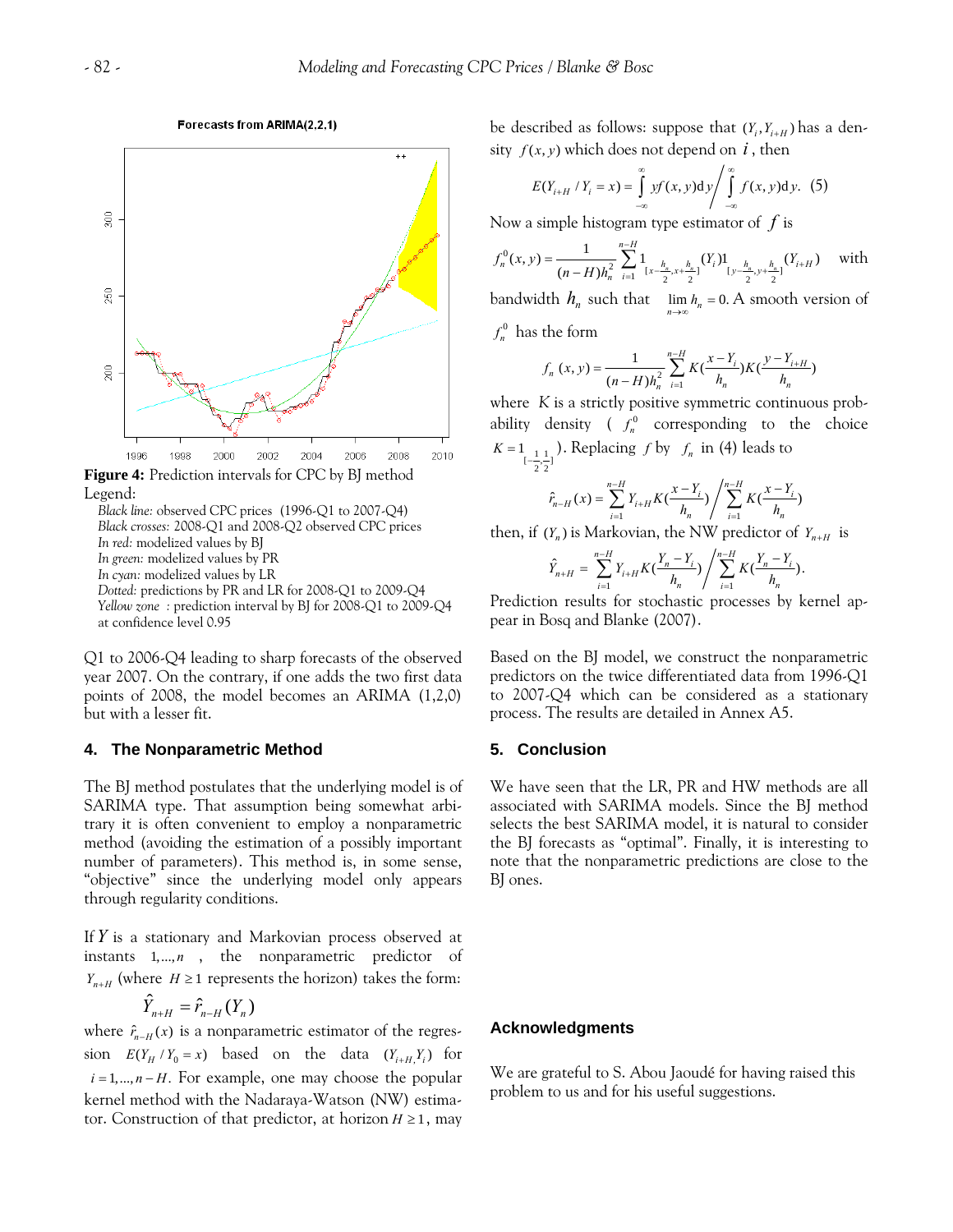## **REFERENCES**

- Bosq, D. and Blanke, D. 2007. Inference and prediction in large dimensions. Wiley-Dunod, Chichester.
- Bosq, D. and Lecoutre, J.P. 1992. Analyse et prévision des *séries chronologiques.* Masson, Paris (in French).
- Brockwell, P.J., and Davis, R.A. 1991. *Time series: theory and methods, 2nd edition.* New-York: Springer-Verlag.
- Hyndman, R.J. 2009. *Forecast: forecasting functions for time series.* R package version 1.24. http://www.robjhyndman.com/Rlibrary/forecast/
- Mélard, G. 1990. *Méthodes de prévision à court terme.* Ellipses , Bruxelles (in French).
- R Development Core Team 2008. R: A language and envitical Computing, Vienna, Austria. http://www.R*ronment for statistical computing* R Foundation for Statisproject.or[g.](http://www.r-project.org/)

## **Ap[pendices](http://www.r-project.org/)**

#### A1. Linear regression

First, let us examine the residuals for both periods under consideration:



**Figure A1:** Residuals of the linear regression calculated from 1985-Q1 to 1995-Q4 (left) and from 1996-Q1 to 2007- Q4 (right).

The residual plots are quite unsatisfactory and present a trend. The normal QQ-plots present also irregularities in

the tail values indicating that residuals have heavy tails. The obtained coefficients of determination *R2* are respectively about 0.07 and 0.28 (highlighting the lack of adequacy of the linear regression model).

coefficients are not statistically significant at level  $\alpha$ =0.05. For 1996-Q1 to 2007-Q4, the regression line is: Concerning the first period, we obtain that the regression -8288.2947+ 4.2403 *t*

where *t* represents the considered year (for example  $t =$ 1996.25 for 1996-Q2). The forecasts for 2008-2009 are:

**Table A1.** Forecasts by Linear Regression Calculated from 1996-Q1 to 2007-Q4

|      | Otr1     | Otr2     | Otr3     | Otr4     |
|------|----------|----------|----------|----------|
| 2008 | 226.3054 | 227.3655 | 228.4256 | 229.4857 |
| 2009 | 230.5457 | 231.6058 | 232.6659 | 233.7260 |

For the period 1985-1995 (resp. 1996-2007), the meansquare prediction error (the mean of square differences between observed and fitted values) is large: 912.27 (resp. 547.94).

## A2. Parabolic regression

Concerning the first period, the same diagnostics can be performed on the obtained residuals; the multiple coefficient of regression  $R^2$  is still poor (of order 0.2). For 1996-Q1 to 2007-Q4, residuals are more satisfactory and, now, the *R2* is of order 0.93.



**Figure A2:** Residuals of the parabolic regression calculated from 1985-Q1 to 1995-Q4 (left) and from 1996-Q1 to 2007- Q4 (right).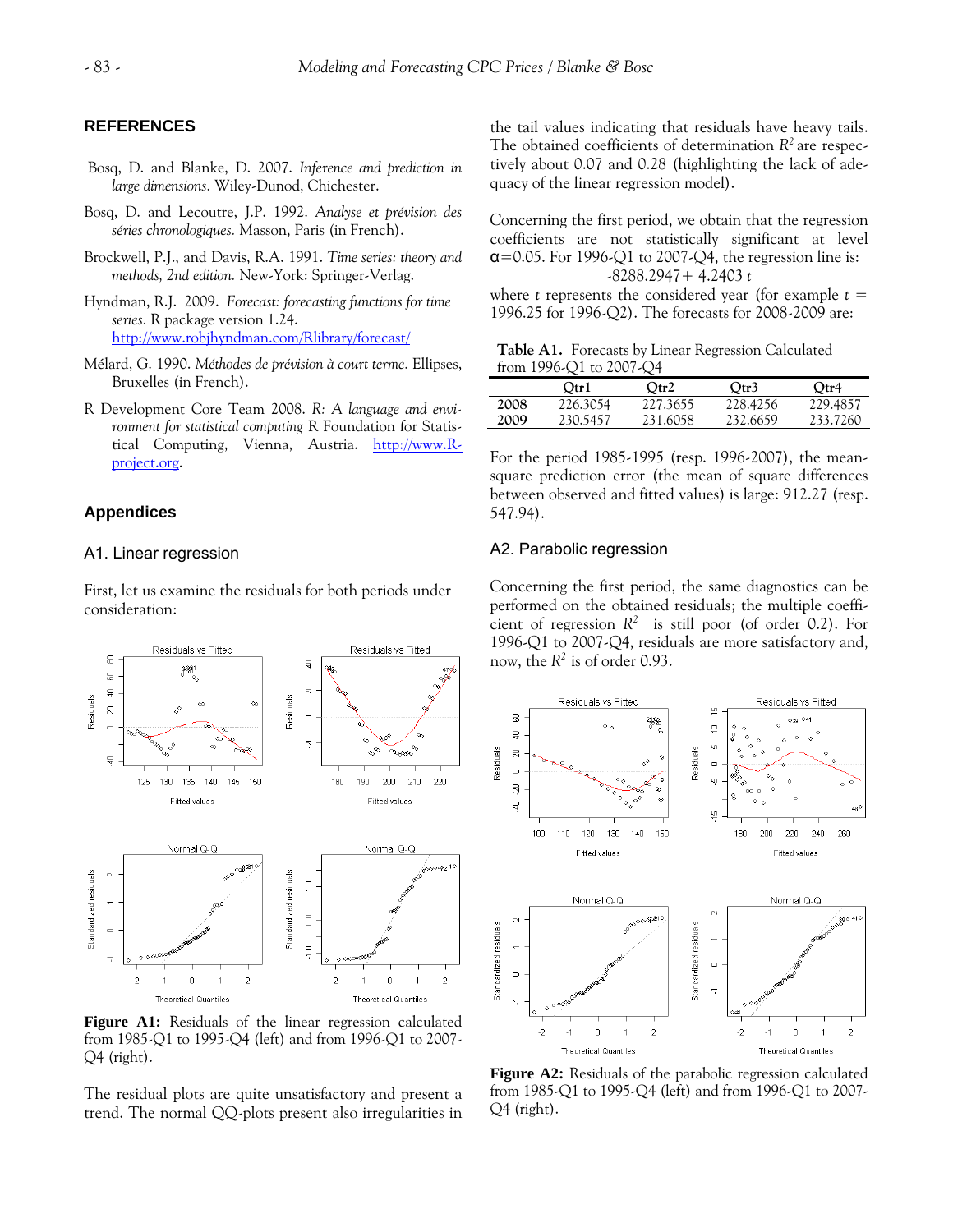In the last case, the obtained parabolic regression equation is:

8334942 – 8331.2 *t* + 2.081908 *t* 2 for 2008-2009 are: where *t* still represents the considered year. The forecasts

from 1996-Q1 to 2007-Q4 **Table A2.** Forecasts by parabolic regression calculated

|      | Otr1     | Otr2     | Otr3     | Qtr4     |
|------|----------|----------|----------|----------|
| 2008 | 279.4374 | 287.0035 | 294.8298 | 302.9163 |
| 2009 | 311 2631 | 319.8701 | 328.7373 | 337.8648 |

Finally, concerning the period 1985-1995, the meansquare prediction error is equal to 787.8 while for 1996-2007, it is equal to 49.7 (which is an acceptable value compared to those obtained below for HW and BJ methods).

## A3. Holt-Winters method

For  $1985\text{-}Q1$  to  $1995\text{-}Q4$ , the Holt-Winters additive The adjusted smoothing values are  $\alpha = 1$ ,  $\beta = 0$  and  $\gamma = 1$ . model is without trend but with a seasonal component. Starting values for the intercept *a* and the seasonal components  $s_1$ ,  $s_2$ ,  $s_3$ ,  $s_4$  are:  $a=175.53125$ ,

*s*<sub>1</sub>=0.28125*, s*<sub>2</sub>=-0.59375*,* 

*s*<sub>3</sub>=-1.65625 and *s*<sub>4</sub>=1.96875.

The mean-square prediction error for this model is 228.28 (better than for polynomial regression).

justment performs better than the parabolic one with a mean-square prediction error of order 32.72 (instead of Concerning the period 1996-2007, the Holt-Winters ad-49.7). In this case, the adjusted model has a trend and smoothing coefficients are  $\alpha$ =0.7158514,  $\beta$ =0.3077308 and  $\gamma = 1$ . Starting values for *a*, *b* and *s*<sub>1</sub>, *s*<sub>2</sub>, *s*<sub>3</sub>, *s*<sub>4</sub> now are:

*a*=260.3981317, *b*=3.8470212, *s*<sub>1</sub>=4.4370174, *s*<sub>2</sub>=1.0006902, *s<sub>3</sub>*=-3.9535466 and *s<sub>4</sub>*=-0.3981317.

Forecasts for 2008 and 2009 are given in the following table.

1996-Q1 to 2007-Q4 **Table A3.** Forecasts by Holt-Winters calculated from

| ------------ |          |          |          |          |  |  |
|--------------|----------|----------|----------|----------|--|--|
|              | Otr1     | Qtr2     | Otr3     | Otr4     |  |  |
| 2008         | 268.6822 | 269.0929 | 275.8927 | 275.3881 |  |  |
| 2009         | 284.0703 | 284.4809 | 291.2808 | 290.7762 |  |  |

## A4. Box-Jenkins method

For 1985 to 1995, the adjusted model by the BJ method is a SARIMA(2,0,2)(1,0,1)<sup>4</sup> with non-zero mean (using the R package "forecast", Hyndman, 2009). The computed coefficients and their empirical standard deviation are given in Table A4.

the period 1985-Q1/1995-Q4. **Table A4:** Coefficients and their standard deviations for

|             | ar 1      | ar2    | ma1       | ma2    |
|-------------|-----------|--------|-----------|--------|
| Coefficient | 0.6947    | 0.0314 | 0.3201    | 0.9776 |
| SD          | 0.1574    | 0.1818 | 0.111     | 0.5624 |
|             | sar1      | sma1   | intercept |        |
| Coefficient | $-0.3237$ | 0.7673 | 141.9635  |        |
| SD          | 0.3396    | 0.214  | 16.0001   |        |
|             |           |        |           |        |

As expected, the mean square prediction error is about 104.68, better than for the previously tested models. The quality of the fit is measured through the following diagnostics which show that the error term of the model can be considered as white noise (see Figure A3).

 $ARIMA(2,2,1)$  with estimated coefficients given in Table 5. The mean-square prediction error is now about 23.97 A Concerning the period 1996-Q1/2007-Q4, one obtains a (instead of 32.72 for the Holt-Winters method).

**Table A5.** Coefficients and their standard deviations for the period 1996-Q1/2007-Q4

|             | ar l      | ar2    | ma I          |
|-------------|-----------|--------|---------------|
| Coefficient | $-0.1371$ | 0.4539 | -0.8841       |
| <b>SD</b>   | 0.1847    | 0.1777 | <u>ი 1057</u> |



**Figure A3:** BJ residuals. Period 1985-Q1/1995-Q4